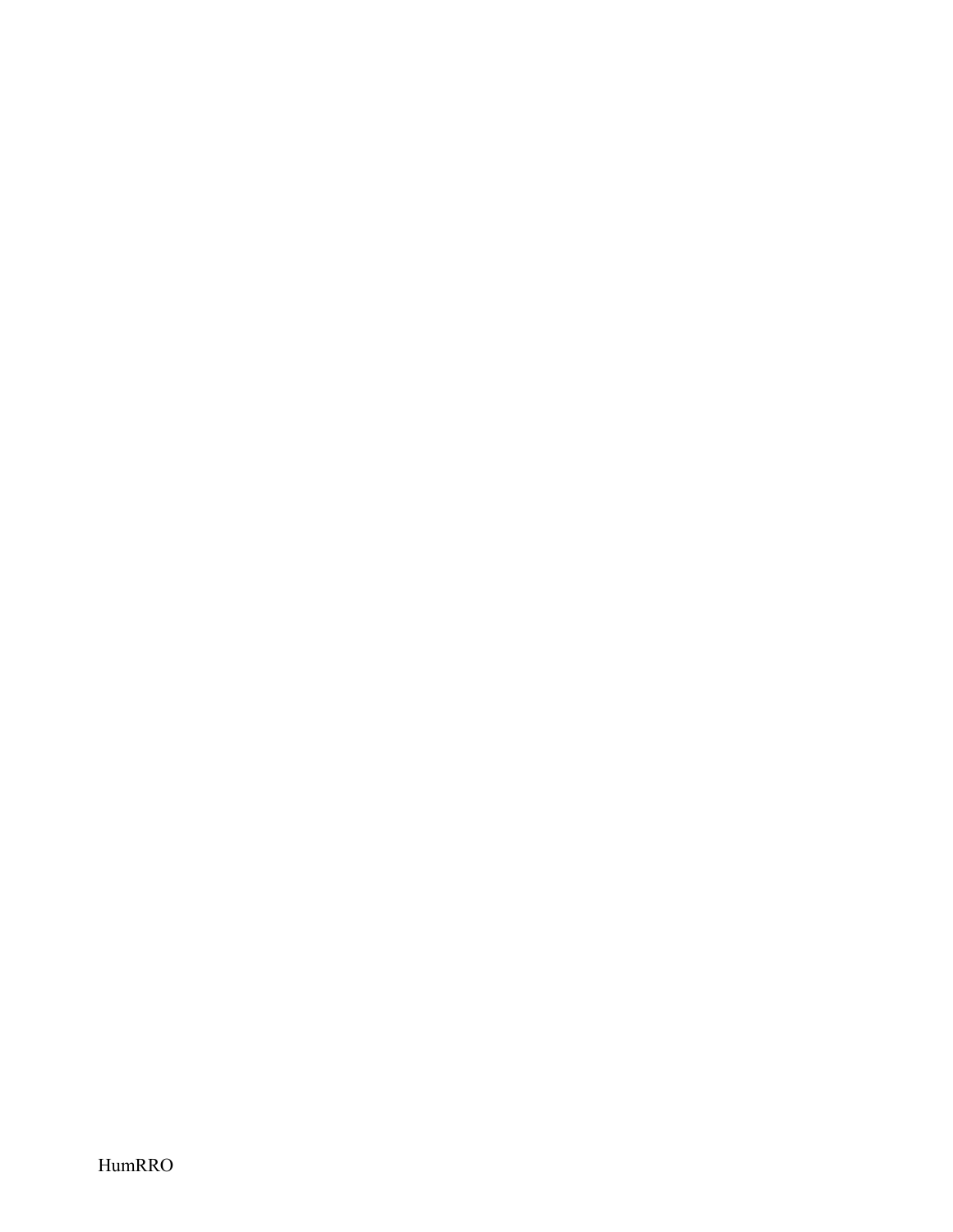## PSSA ISSUES AND RECOMMENDATIONS

| $Introduction                            2$ |  |
|---------------------------------------------|--|
|                                             |  |
|                                             |  |
|                                             |  |
|                                             |  |
|                                             |  |
|                                             |  |
|                                             |  |
|                                             |  |
|                                             |  |
|                                             |  |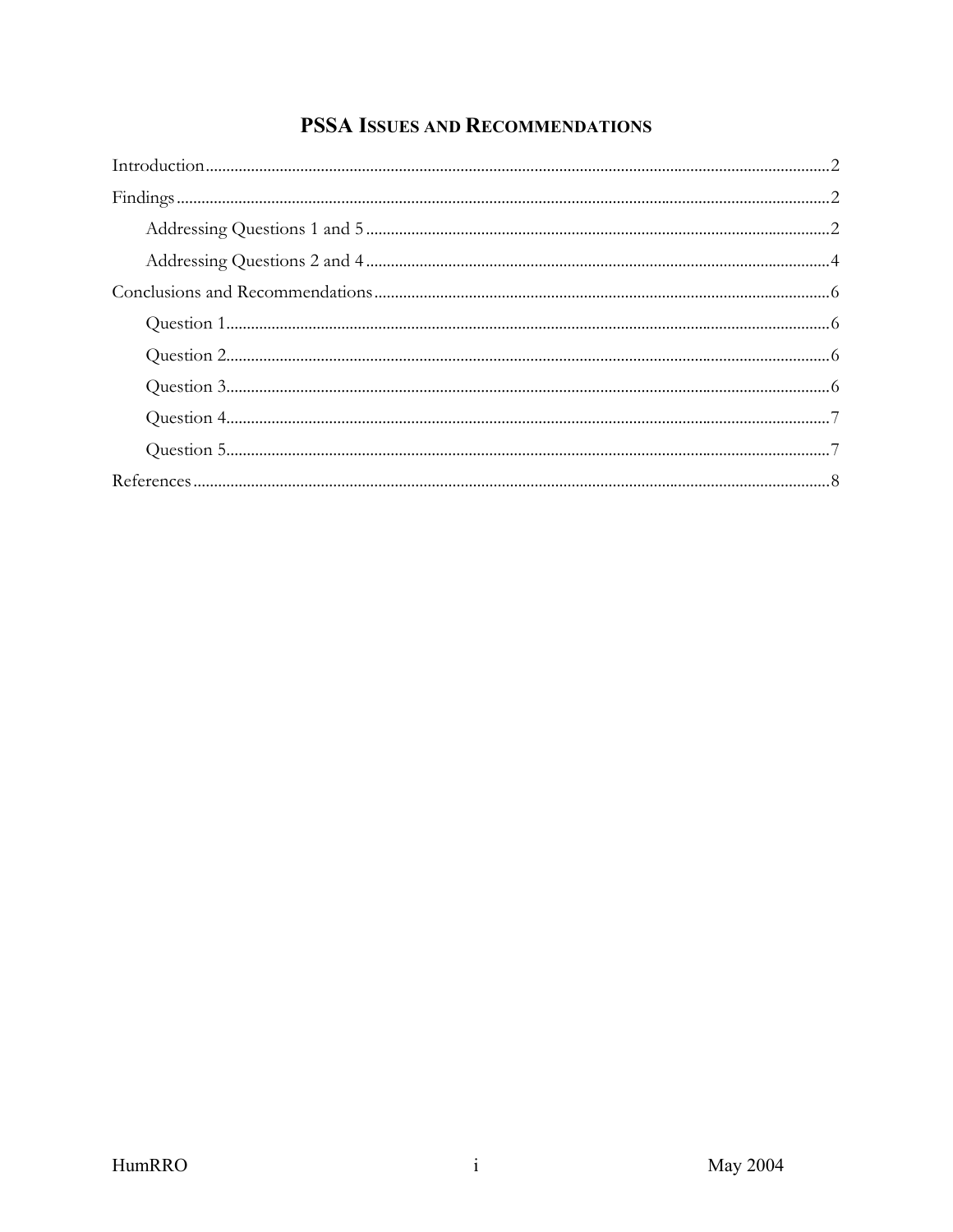#### **PSSA ISSUES AND RECOMMENDATIONS**

#### **Introduction**

<span id="page-3-0"></span>HumRRO has conducted a series of studies for the Pennsylvania State Board of Education related to the validity of the Pennsylvania System of School Assessment (PSSA). HumRRO produced three technical reports that relate the methodology and results of those studies. This report is a nontechnical summary of the findings and implications of that research. Specific questions regarding methodology or technical information are answered in the larger reports.

These studies were designed to respond to the following five questions, originally listed as part of the Request for Proposals (RFP) resulting in this research:

- Question 1. Does the PSSA adequately measure the academic content specified by the State Standards contained in Chapter 4?
- Question 2. Are the PSSA tests internally consistent and replicable?
- Question 3. Does the PSSA produce results that support decisions required by Chapter 4 regulations? These include a determination of whether a student has demonstrated proficiency in meeting State academic standards in reading, writing, and mathematics; the award of a State certificate of proficiency or distinction; etc.
- Question 4. Do the scores produced by PSSA correlate positively and significantly with pertinent scores produced on related tests such as Terra Nova, Stanford Achievement Test, etc.?
- Question 5. Were the methodologies used to determine performance levels (cut) scores) reasonable and technically competent?

## **Findings**

#### **Addressing Questions 1 and 5**

In order to answer the questions listed in the RFP, HumRRO conceptualized two types of studies. The first study focused on item content and difficulty mapping (Thacker & Dickinson, 2004), and it was designed to address Questions 1 and 5. From item information provided by Data Recognition Corporation (DRC), Pennsylvania's testing contractor, HumRRO constructed item content and difficulty maps linked to the State Standards for each grade level and subject. These maps allow the test content to be compared with the content standards and the cut scores in an easily understood manner. The maps use the cut scores as indicators to delineate items by difficulty. The report also includes a brief literature review on the standards-setting methods used in Pennsylvania and the manner in which those standards are applied to the PSSA scale scores.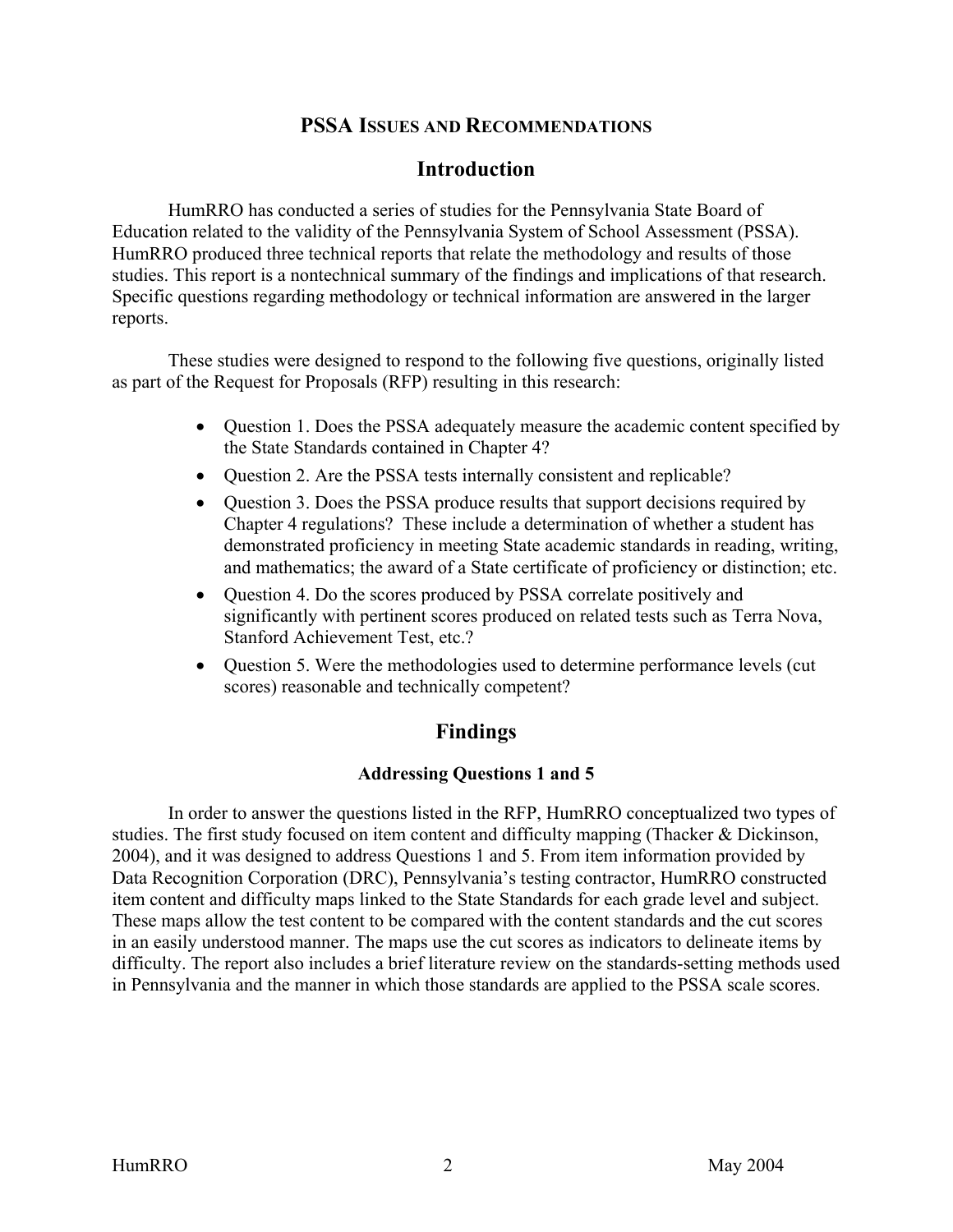*Question 1. Does the PSSA adequately measure the academic content specified by the State Standards contained in Chapter 4?* 

- All PSSA test forms contain approximately the same number of items per academic standard.
- Sub-standards are so numerous that they are often represented by only 1 or 2 items per form.
- Overall item difficulty is similar by form.
- Item difficulty is not similar by type. Multiple-choice items tended to discriminate best at the lower and middle portions of the scale. Performance-task items tended to discriminate across the scale, with scores of 4 or 5 only reached by the very highest ability students.
- Content is not distributed evenly by item type. Content standards are written such that item type seems implied by the standard. For instance, all reading performance-task items carry a code for "reading, analyzing and interpreting literature." The standard is also assessed by multiple-choice items, but it seems clear that an aspect of the standard is tied to students' ability to respond to the performance-task prompts.
- Some PSSA tests discriminate best (have the smallest error estimates) within the lower performance categories (Below Basic and Basic).
- Very few students score 3, 4, or 5 points on several mathematics performancetask items, often leading to item parameters that are difficult to interpret.
- Some academic standards are not represented by the PSSA items.

#### *Question 5. Were the methodologies used to determine performance levels (cut scores) reasonable and technically competent?*

- Pennsylvania used both the Bookmark and Borderline Groups methods for establishing cut scores.
- Both standards-setting methods have been used for similar assessments in other states and have resulted in reasonable cut scores.
- Borderline Groups is one of the most reliable methods of setting cut scores.
- Bookmark procedures typically lead to low standard deviations compared to other methods.
- There are distinct advantages of using multiple methods for setting cut scores. Content experts are allowed to consider the results of standards-setting in relation to the purposes of the assessment and to decide through arbitration which method results in the most appropriate standard.
- Raising the cut scores by one quarter standard error was a policy decision designed to endorse rigorous student expectations and was not investigated empirically.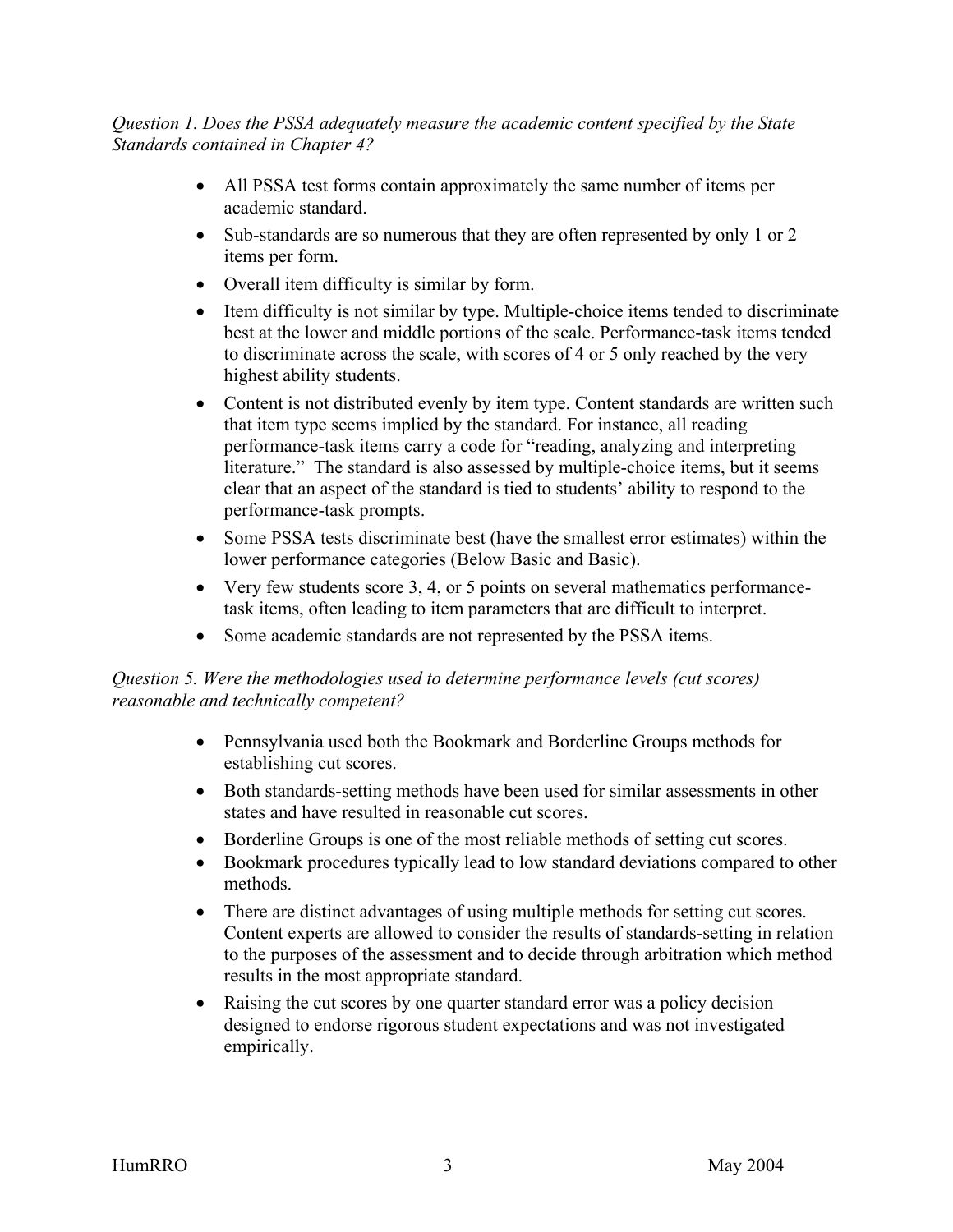#### **Addressing Questions 2 and 4**

<span id="page-5-0"></span>The second type of study resulted in two separate reports, both of which primarily address Questions 2 and 4. These were correlation studies designed to produce convergent validity coefficients relating PSSA with other established measures of student performance. The first report examined the relationships between PSSA and SAT results using a matched sample of students constituting roughly 90% of students taking the SAT (Koger, Thacker, & Dickinson, 2004). The second report examined the relationships between PSSA and results from several district-administered assessments (Thacker, Dickinson, & Koger, 2004). HumRRO also examined the PSSA technical reports constructed by DRC for 2001, 2002 and 2003 administrations as part of this task. Major findings follow:

#### *Question 2. Are the PSSA tests internally consistent and replicable?*

- DRC reports high reliability coefficients of greater than 0.9 for PSSA reading and mathematics tests.
- PSSA has high internal consistency reliability estimates due, in part, to the large number of items on each test.
- Convergent validity coefficients were about the same from year to year.

#### *Question 4. Do the scores produced by PSSA correlate positively and significantly with pertinent scores produced on related tests such as Terra Nova, Stanford Achievement Test, etc.?*

- Sufficient numbers of students were matched for these studies that all correlations were statistically significant ( $p<0.05$ ).
- PSSA scale scores correlated positively with all measures studied including SAT, CTBS/Terra Nova, CAT-5 (California Assessment Test, version 5), NWEA (Northwest Evaluation Association) tests, and NSRE (New Standards Reference Exam).
- Convergent validity coefficients (correlations from different tests of the same or similar content) were appropriately high.
- For norm-referenced tests like CTBS/Terra Nova and CAT-5, and for NSRE (a student growth model test) mathematics convergent validity coefficients were typically around 0.8 and reading coefficients around 0.7. These correlations provide strong evidence that the constructs (mathematics and reading ability) measured by PSSA and these norm-referenced tests are very similar.
- For tests designed to be predictive of future student performance, such as the SAT and NWEA, coefficients were even higher. Mathematics coefficients were often around 0.9 and reading around 0.8. These correlations provide strong evidence that the constructs (mathematics and reading ability) measured by PSSA and these predictive tests are perhaps even more similar to each other than PSSA and the norm-referenced tests.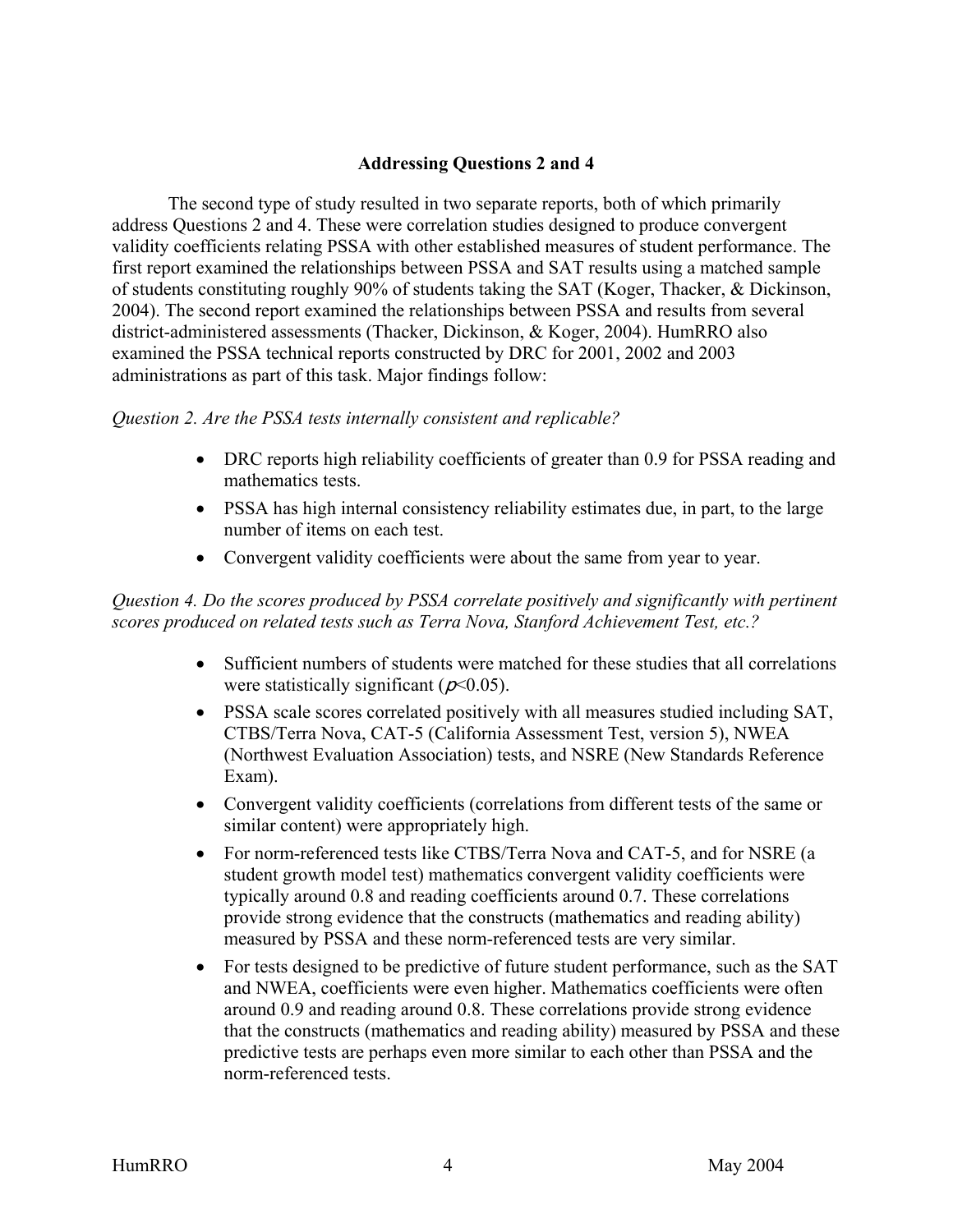- When gain scores were considered (only for SAT), school-level improvement scores on the PSSA were positively correlated with gains on the SAT.
- PSSA scale scores also correlate positively with students' self-reported grade point average.

In addition to examining correlations between similar subjects on different tests, HumRRO also included non-PSSA subjects, particularly science, and off-subject (correlating reading scores with math scores) correlations. Those correlations were always positive and were typically not quite as strong as convergent validity coefficients. This provides a clear indication that academically strong students tend to score well in all subjects, irrespective of the measurement instrument.

HumRRO also examined the differential performance of student subgroups on PSSA and related assessments. These findings relate directly to the requirements of the federal No Child Left Behind act. It is important to remember that the main validity question is not whether subgroups score differently on PSSA, but whether the differences are consistent with those found on the comparison tests. Researchers made the following major findings:

- Gender difference effect sizes were small and nearly identical for PSSA and all comparison tests. Differences in scores related to gender were consistent for PSSA and comparison tests.
- Differences associated with socioeconomic status (students identified within the PSSA student demographic section) indicate that economically disadvantaged students did not score as well as their peers on PSSA or comparison tests. Effect sizes were moderate-to-high and nearly identical for PSSA and all comparison tests.
- SAT data included information related to students' socioeconomic status, including mother's and father's education level and family income. All were associated with scores on both PSSA and SAT. Mean student scores for both assessments increased as family income increased and as either parent's education level increased. Differences in scores were similar for SAT and PSSA for all socioeconomic variables.
- Mean scores for students with limited English proficiency (LEP) were lower than their non-LEP peers' scores for PSSA and all comparison tests. Differences were consistently higher for reading/language tests than for mathematics. Differences in scores related to LEP status were similar for PSSA and all comparison tests.
- Mean scores varied by student ethnicity for PSSA and all comparison assessments. Whites' and Asians' mean scores were consistently higher than Hispanics' mean scores, which were consistently higher than African-Americans' mean scores. Effect sizes between Whites and Hispanics and between Whites and African-Americans were from moderate to high for PSSA and all comparison tests. Differences in scores related to ethnicity were similar for PSSA and all comparison tests.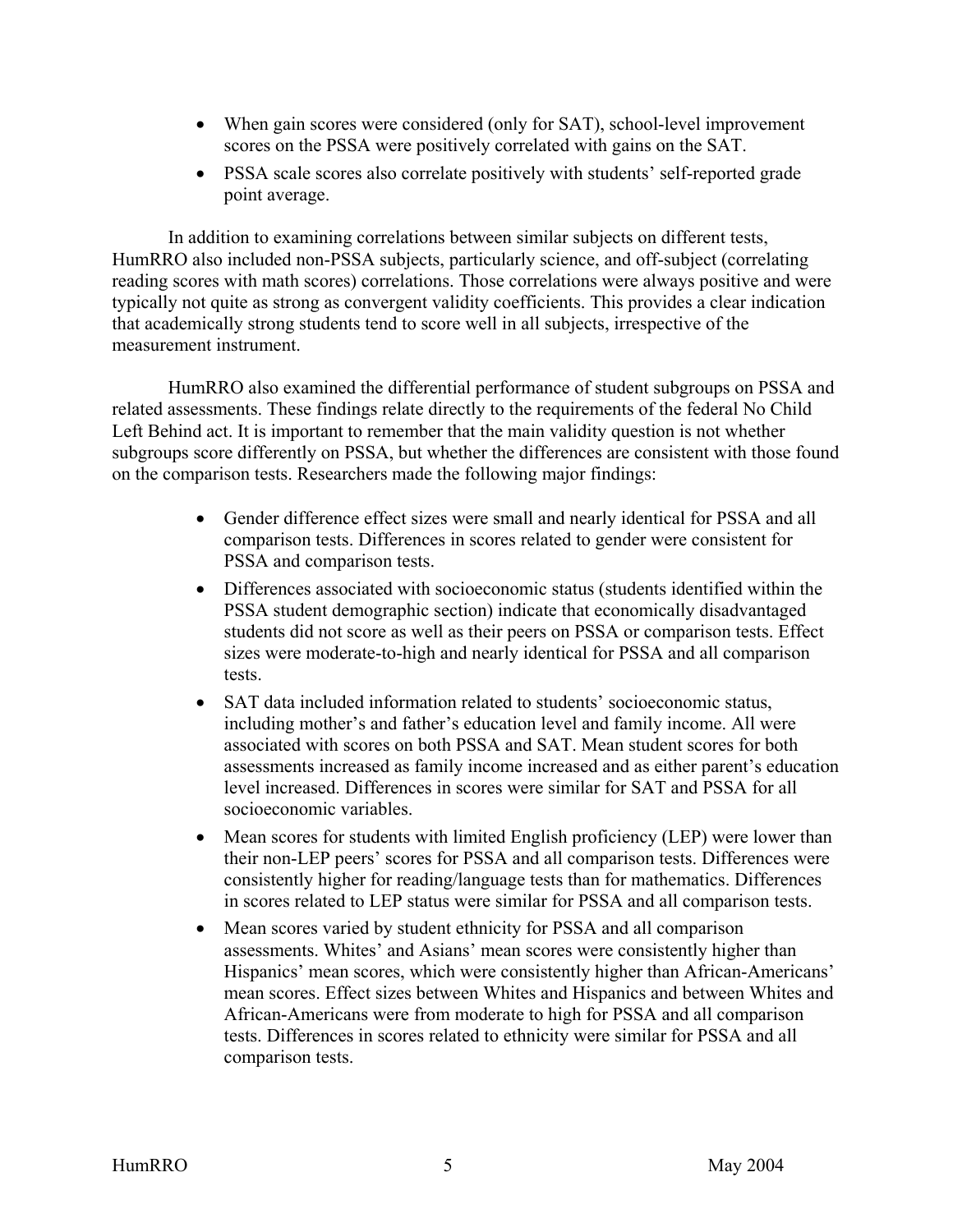## **Conclusions and Recommendations**

#### **Question 1**

<span id="page-7-0"></span>PSSA items represent the academic content specified with a reasonable set of items per academic content area. Sub-standards are too numerous to be reported separately. Content is consistently represented across forms and item difficulty. Item difficulty is very different by item type. PSSA relies heavily on performance-task items to differentiate students at the upper end of the distribution.

Potential follow-up studies might examine the following issues:

- A closer examination of mathematics performance-task item rubrics and scoring,
- Some consideration of adding more difficult multiple-choice items to PSSA in order to better discriminate across all cut scores,
- A consequential validity study on the impact of performance-task items on classroom instruction, and
- An impact study investigating the possible repercussions of leaving some academic standards untested on the PSSA.

#### **Question 2**

Internal consistency reliability statistics are very high. Test score distributions are very similar among cohorts of students from administration to administration. Correlations among PSSA and comparison assessments are nearly identical from one year to the next.

Follow-up studies include a determination of the classification accuracy of student performance designations and potentially a similar study related to school classification accuracy. Also, impact studies could also help determine what effect being assigned to a particular category has on students.

Follow-up studies should also include monitoring the reliability measures produced in DRC's technical reports and consideration of additional measures of reliability.

#### **Question 3**

The state board chose not to have HumRRO address Question 3 as part of the research agenda. Question 3 is essentially a policy question and can only be answered based on the preponderance of evidence about PSSA. A portion of that evidence is represented by the reports submitted as part of this project. However, in order to make sound policy decisions, those reports should be considered in concert with DRC's technical manuals and other evidence regarding the validity, reliability, and potential uses of the PSSA and PSSA reports.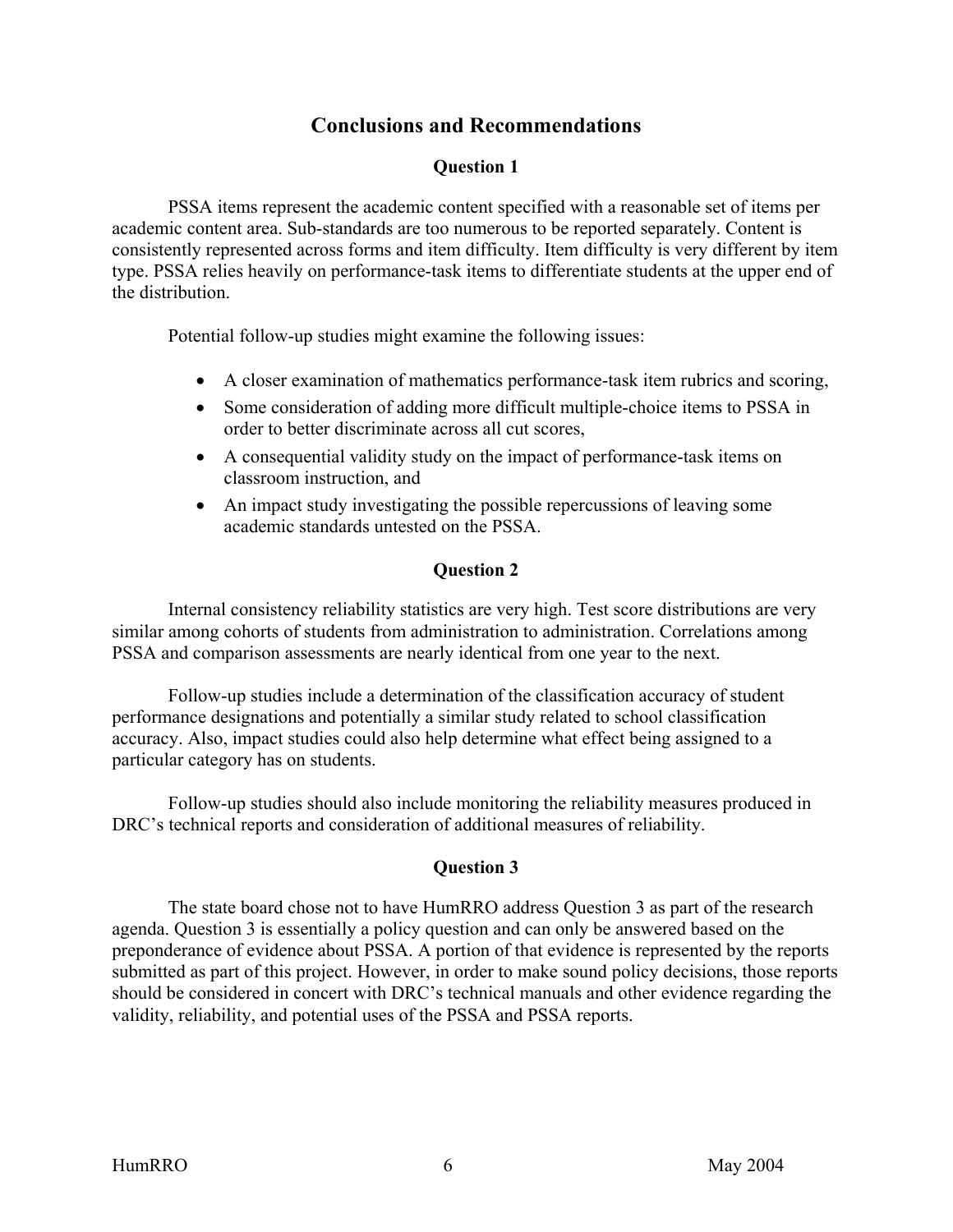#### **Question 4**

<span id="page-8-0"></span>PSSA scores correlate positively and significantly with all the comparison tests included in this study, including SAT, CTBS/Terra Nova, CAT-5, NWEA, and NSRE. Correlations were typically from 0.7 to 0.9 for reading and mathematics. These correlations are very strong compared to similar studies comparing state accountability tests with other measures performed in Massachusetts and Kentucky. They demonstrate a high degree of similarity between the constructs (mathematics and reading ability) measured by PSSA and the included normreferenced and predictive tests.

Follow-up studies include a re-examination of these relationships in future years. In addition, as the uses of PSSA evolve, these types of studies should be repeated using tests with a similar purpose.

#### **Question 5**

PSSA standards setting used well-established methods. Consultants participating in the standards setting are considered experts in the field. Using two methods of standards setting allows content experts to more closely consider the standards in relation to the uses for PSSA. Raising the established cut scores by one fourth of one standard error was a policy decision and was not investigated empirically.